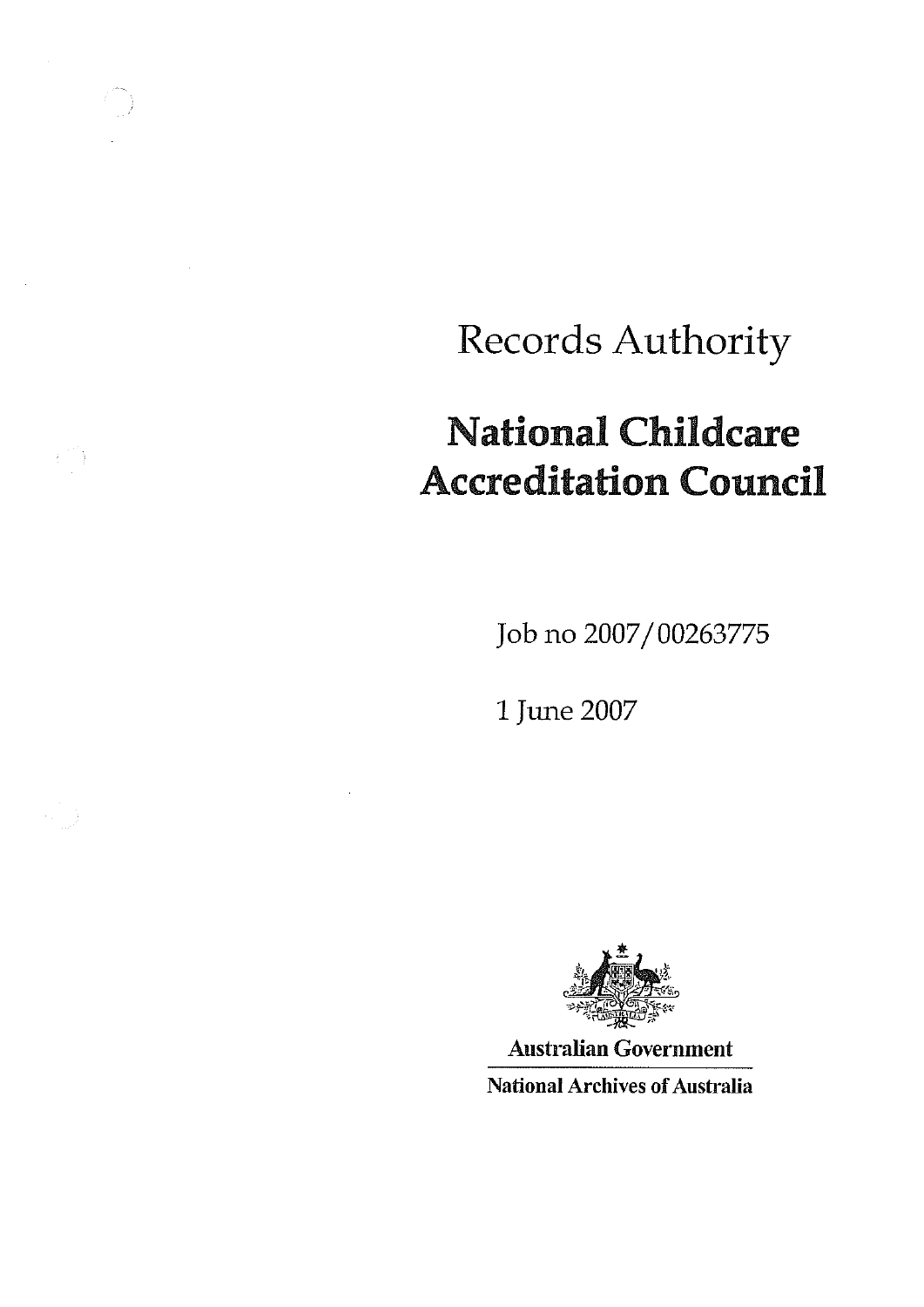gini<br>Ali

 $\sim 10^{-1}$ 

 $\mathcal{L}^{\pm}(\mathcal{A})$ 

 $\mathcal{A}^{\mathcal{A}}$ 

© Commonwealth of Australia 2007

This work is copyright. Apart from any use as permitted under the Copyright<br>Act 1968 no part may be reproduced by any process without prior written permission from the National Archives of Australia. Requests and inquiries concerning reproduction and rights should be directed to the Publications Manager, National Archives of Australia, PO Box 7425, Canberra Mail Centre ACT 2610, Australia.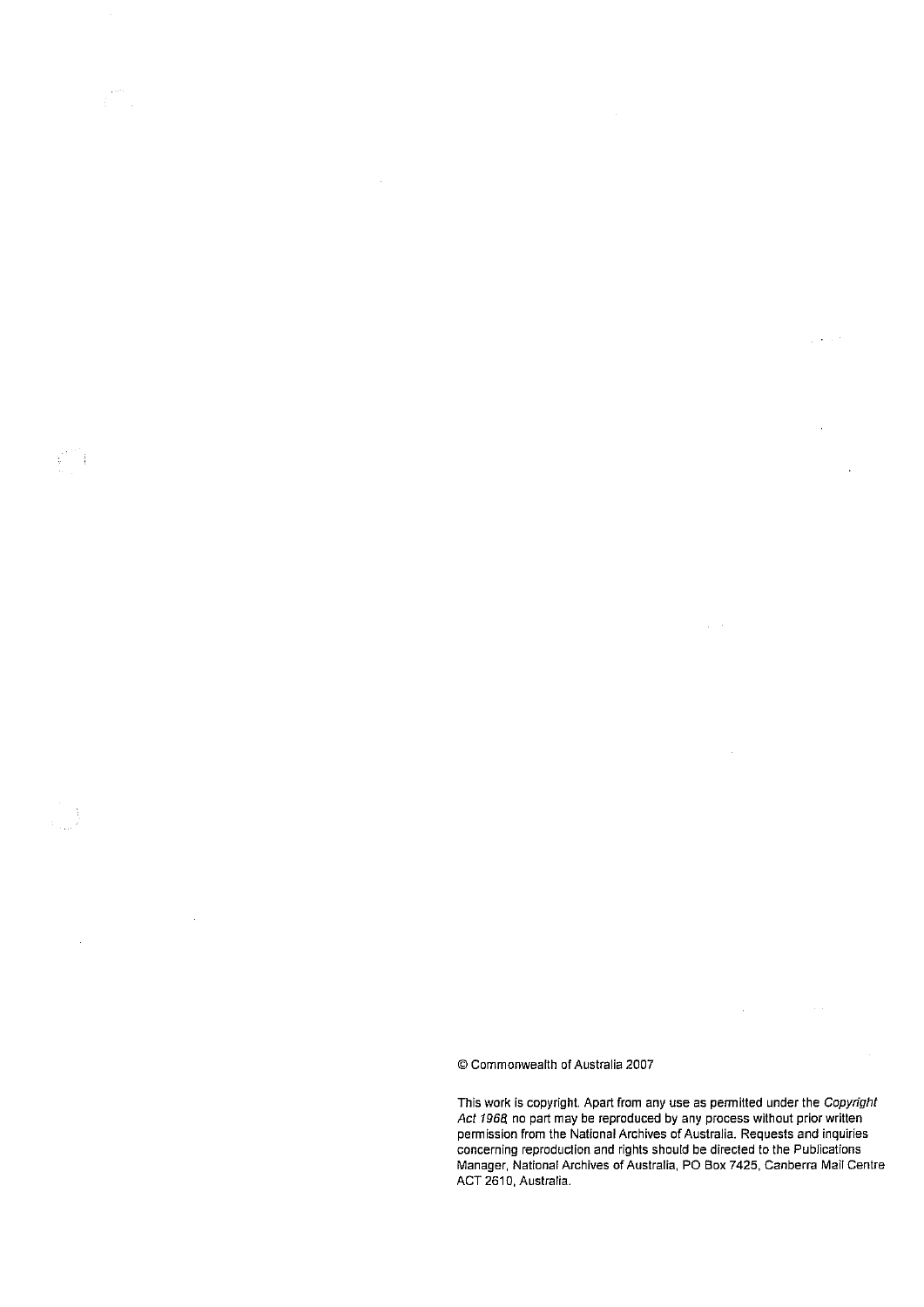#### **RDAJob No 2007/00263775**

#### **AUTHORISATION**

#### **RECORDS AUTHORITY**

**Person to whom notice of authorisation is given:**

The Chief Executive Officer National Childcare Accreditation Council Level 3, 418a Elizabeth Street SURRY HILLS NSW 2010

de electrónico de la componentación de la componentación de la componentación de la componentación de la compo<br>Componentación de la componentación de la componentación de la componentación de la componentación de la compo

**Purpose:**

AUTHORISES ARRANGEMENTS FOR THE DISPOSAL OF RECORDS IN ACCORDANCE WITH SECTION 24(2)(b) OF THE ARCHIVES ACT 1983

**Application:**

Records of the validation surveys conducted by child care services against quality assurance systems.

This authorisation applies to only the disposal of the records described on the authority in accordance with the disposal action specified on the authority. The authority will apply only if disposal takes place with the consent of the agency that is responsible at the time of disposal for the functions documented in the records concerned.

**Authorising Officer** National Archives **of** Australia

Kathle Log

Director Government Information Management

Date **of**issue: 1 June 2007

Date of amendment:

Expiry date: